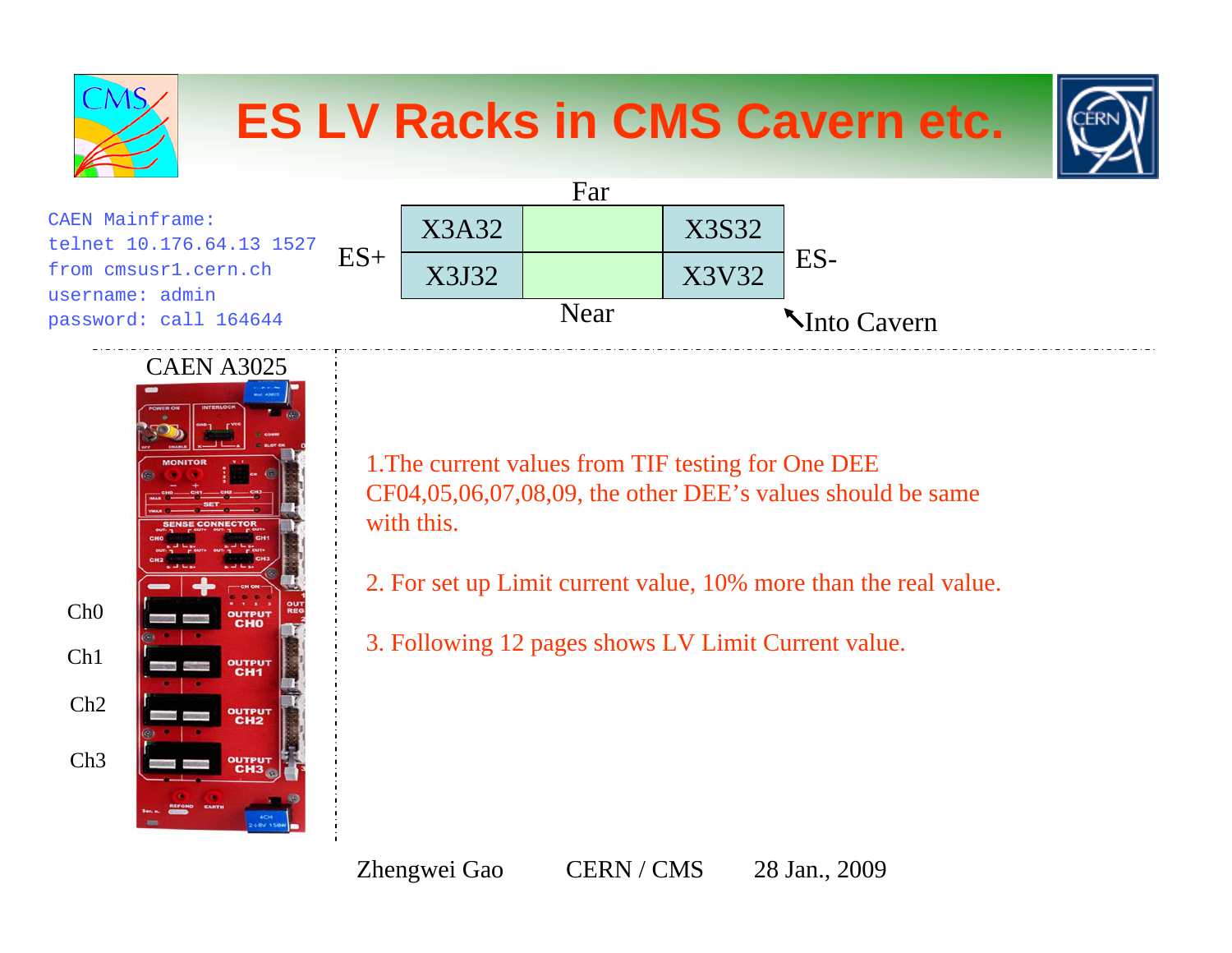| <b>CMS</b> |                                                                                       |                                                                 |                                                                    | ES LV crate X3S32 (-z, -x) upper                                       |                                                                                 |                                 |
|------------|---------------------------------------------------------------------------------------|-----------------------------------------------------------------|--------------------------------------------------------------------|------------------------------------------------------------------------|---------------------------------------------------------------------------------|---------------------------------|
| Ch0        | CF <sub>03</sub><br><b>G10L,G10R</b><br>ana(16.94)<br>L:8.14.4 A; R: 8.8A<br>$CH$ 7-1 | <b>CF02</b><br><b>G09R</b><br>Digit(5.6A)<br>$CH7-6$            | <b>G08R</b><br>Ana $(11.22A)$<br>CH 7-11                           | CF01<br><b>G04L, G04R</b><br>Digit(7.48A)<br>L:4.4A;R:3.08A<br>CH 7-16 | <b>CR03</b><br><b>G05L, G05R</b><br>Digit(10.56A)<br>L:4.51A;R:6.05A<br>CH 7-21 | $AC/DC$ :<br>CH 7-26<br>CH 7-27 |
| Ch1        | G10L, G10R<br>Digit(9.13A)<br>L:4.62A; R:4.51A<br>$CH7-2$                             | <b>G09R</b><br>Ana $(9.9A)$<br>$CH$ 7-7                         | <b>G06L,G06R</b><br>Ana $(18.15A)$<br>L:9.35A; R:8.8A<br>$CH$ 7-12 | G07L, G07R  <br>Ana $(10.78A)$<br>L:4.07A;R:6.71A<br>CH 7-17           | <b>CR02</b><br><b>G03L</b><br>Ana $(11.22A)$<br>CH 7-22                         |                                 |
| Ch2        | <b>G09L</b><br>Ana $(9.79A)$<br>$CH$ 7-3                                              | <b>G08L</b><br>Ana $(11.44A)$<br>$CH$ 7-8                       | <b>G06L,G06R</b><br>Digit(10.56A)<br>L:6.05A; R:4.51A<br>CH 7-13   | <b>G07L, G07R</b><br>Digit(7.37A)<br>L:3.08A;R:4.29A<br>CH 7-18        | G03L, G03R<br>Digit(12.32A)<br>L:6.16A;R:6.16A<br>CH 7-23                       |                                 |
| Ch3        | <b>G09L</b><br>Digit(4.73A)<br>$CH$ 7-4                                               | <b>G08L, G08R</b><br>Digi(11.299A)<br>L:5.94A;R:6.05A<br>CH 7-9 | <b>G04L, G04R</b><br>Ana $(10.89A)$<br>L:6.71A;R:4.18A<br>$CH7-14$ | <b>G05L, G05R</b><br>Ana $(18.15A)$<br>L:8.8A;R:9.35A<br>CH 7-19       | <b>G03R</b><br>Ana $(11.44A)$<br>÷<br>CH 7-24                                   |                                 |
| 04/06/2008 | Slot 02                                                                               | Slot 06                                                         | Slot 10<br>Wolfgang Funk - CERN CMS                                | Slot 14                                                                | Slot 18                                                                         | 1                               |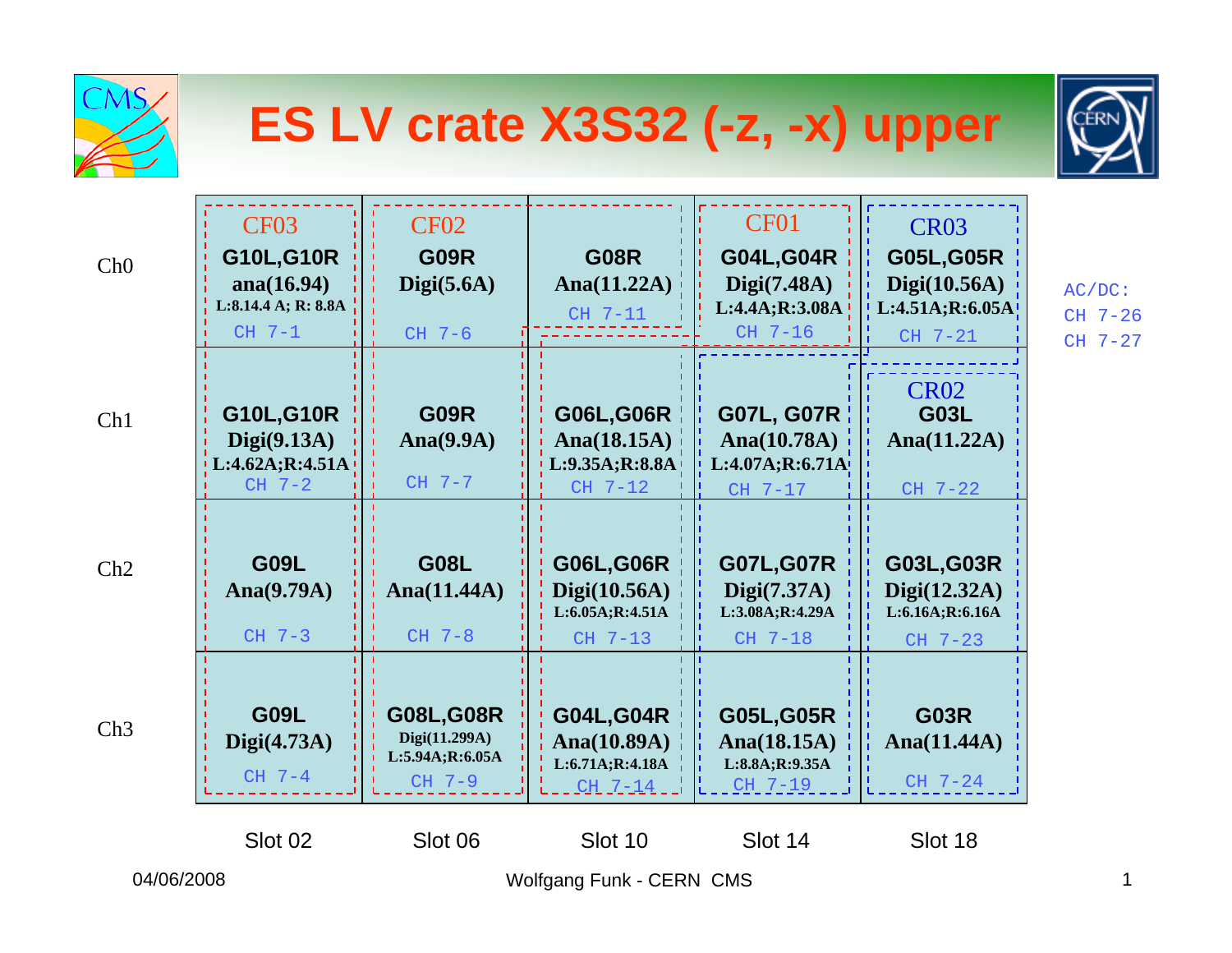| CMS        |                                                                 |                                                                 | ES LV crate X3S32 (-z, -x) middle                                 |                                          |                                                                               |                                 |
|------------|-----------------------------------------------------------------|-----------------------------------------------------------------|-------------------------------------------------------------------|------------------------------------------|-------------------------------------------------------------------------------|---------------------------------|
| Ch0        | CR <sub>01</sub><br><b>G02L</b><br>Ana $(9.79A)$<br>CH 7-29     | <b>CR12</b><br><b>G01R</b><br>Digit(4.62A)<br>CH 7-34           | <b>CR11</b><br><b>G39L</b><br>Ana $(9.9A)$<br>CH 7-39             | <b>G38L</b><br>Digit(6.05A)<br>$CH$ 7-44 | <b>CR10</b><br>G36L, G36R<br>Digit(11.99A)<br>L:4.51A; R:7.48A<br>CH 7-49     | $AC/DC$ :<br>CH 7-54<br>CH 7-55 |
| Ch1        | <b>G02L</b><br>Digit(6.05A)<br>CH 7-30                          | <b>G01R</b><br>Ana $(8.14A)$<br>CH 7-35                         | <b>G39L,G39R</b><br>Digit(12.1A)<br>L:6.16A; R:5.94A<br>$CH$ 7-40 | <b>G38R</b><br>Ana $(9.35A)$<br>CH 7-45  | <b>G36R</b><br>Ana(10.89A)<br>CH 7-50                                         |                                 |
| Ch2        | <b>G01L,G02R</b><br>Digit(9.24A)<br>L:4.73A;R:4.51A<br>CH 7-31  | <b>G40L, G40R</b><br>Ana(18.59A)<br>L:8.8A;R:9.79A<br>CH 7-36   | <b>G39R</b><br>Ana $(11.44A)$<br>CH 7-41                          | <b>G38R</b><br>Digit(6.05A)<br>CH 7-46   | <b>CF12</b><br><b>G37L, G37R</b><br>Ana(10.78A)<br>L:4.07A;R:6.71A<br>CH 7-51 |                                 |
| Ch3        | <b>G01L, G02R</b><br>Ana(18.81A)<br>L:8.91A;R:9.9A<br>$CH_7-32$ | <b>G40L, G40R</b><br>Digit(9.24A)<br>L:4.51A;R:4.73A<br>CH 7-37 | <b>G38L</b><br>Ana $(11.22A)$<br>CH 7-42                          | <b>G36L</b><br>Ana $(8.8A)$<br>CH 7-47   | <b>G37L, G37R</b><br>Digit(7.37A)<br>L:3.08A;R:4.29A<br><u>CH 7-52</u>        |                                 |
| 04/06/2008 | Slot 02                                                         | Slot 06                                                         | Slot 10<br>Wolfgang Funk - CERN CMS                               | Slot 14                                  | Slot 18                                                                       | $\overline{2}$                  |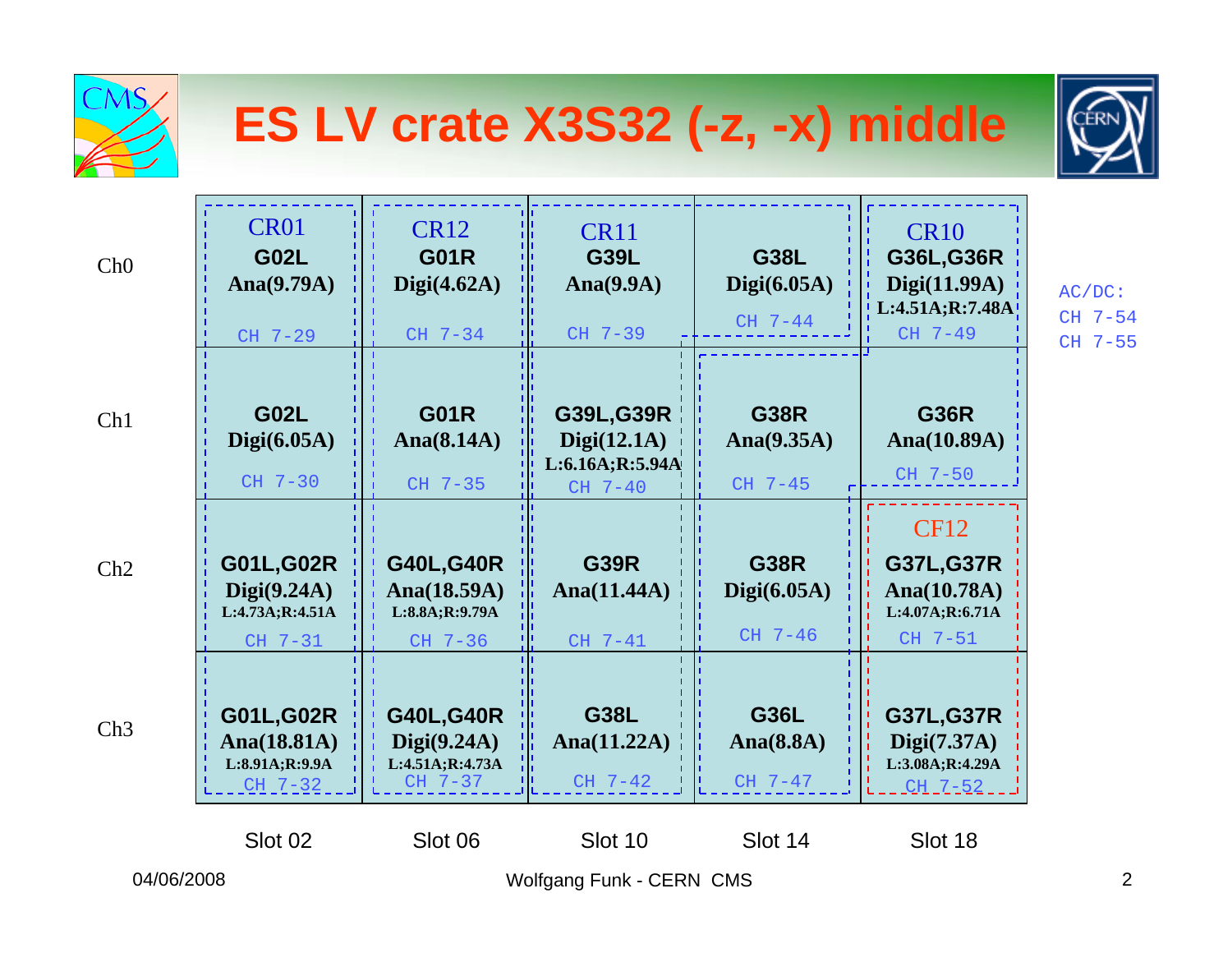| <b>CMS</b> | ES LV crate X3S32 (-z, -x) lower                                          |                                                                       |                                                     |         |         |                                 |  |
|------------|---------------------------------------------------------------------------|-----------------------------------------------------------------------|-----------------------------------------------------|---------|---------|---------------------------------|--|
| Ch0        | <b>CF12</b><br>G35L, G35R<br>Ana $(18.15A)$<br>L:8.8A;R:9.35A)<br>CH 7-57 | <b>CF11</b><br><b>G34R</b><br>Ana $(11.44A)$<br>$CH$ 7-62             | <b>CF10</b><br><b>G31L</b><br>Ana(8.91A)<br>CH 7-67 |         |         | $AC/DC$ :<br>CH 7-82<br>CH 7-83 |  |
| Ch1        | G35L, G35R<br>Digit(10.56A)<br>L:4.51A;R:6.05A<br>$CH-7=58$               | <b>G33L</b><br>Ana $(9.79A)$<br>CH 7-63                               | <b>G31L</b><br>Digit(4.73A)<br>CH 7-68              |         |         |                                 |  |
| Ch2        | <b>G34L</b><br>Ana $(11.22A)$<br>CH 7-59                                  | G33L, G33R<br>$\overline{Digi(10.56A)}$<br>L:6.05A;R:4.51A<br>CH 7-64 |                                                     |         |         |                                 |  |
| Ch3        | <b>G34L, G34R</b><br>Digit(12.32A)<br>L:6.16A; R:6.16A<br>$CH 77 - 60$    | <b>G33R</b><br>Ana $(9.9A)$<br>륍<br>CH-7-65                           |                                                     |         |         |                                 |  |
|            | Slot 02                                                                   | Slot 06                                                               | Slot 10                                             | Slot 14 | Slot 18 |                                 |  |
| 04/06/2008 |                                                                           | Wolfgang Funk - CERN CMS                                              | 3                                                   |         |         |                                 |  |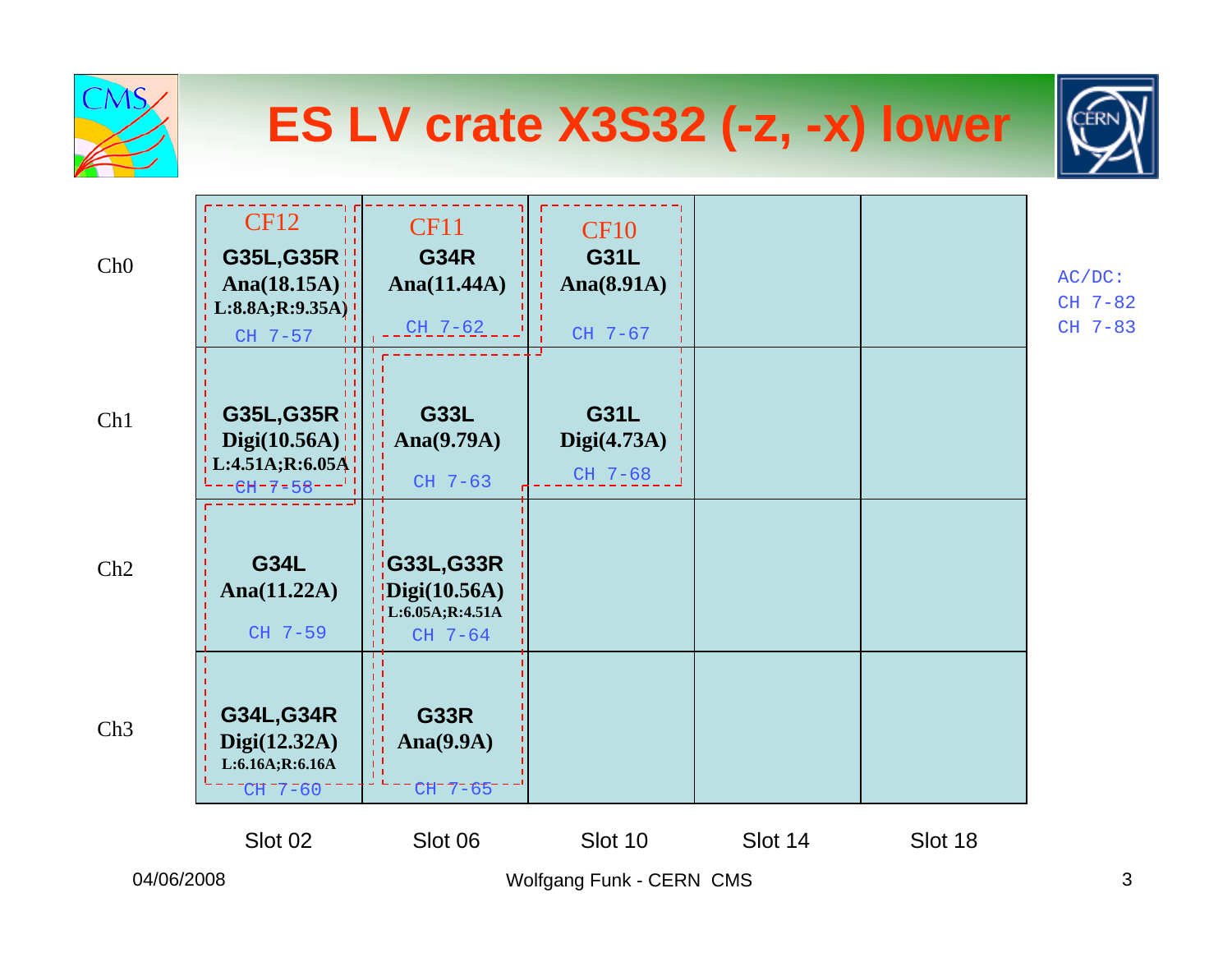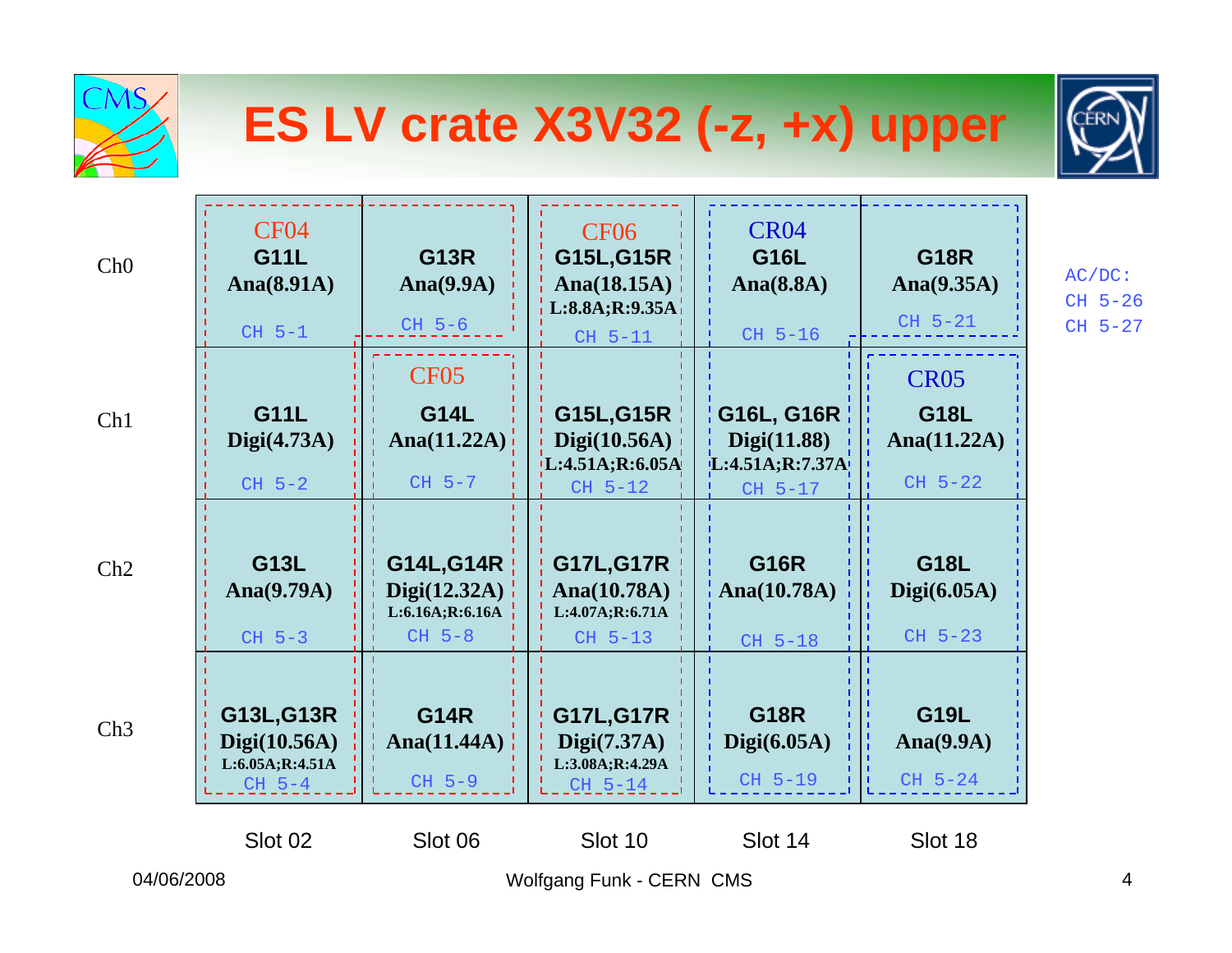| CMS        |                                                                         |                                                                 | ES LV crate X3V32 (-z, +x) middle                           |                                                                  |                                                                                         |                                 |
|------------|-------------------------------------------------------------------------|-----------------------------------------------------------------|-------------------------------------------------------------|------------------------------------------------------------------|-----------------------------------------------------------------------------------------|---------------------------------|
| Ch0        | <b>CR05</b><br>G19L, G19R<br>Digit(12.1A)<br>L:6.16A;R:5.94A<br>CH 5-29 | <b>CR06</b><br><b>G21R</b><br>Digit(4.62A)<br>CH 5-34           | <b>CR07</b><br><b>G22L</b><br>Ana $(9.79A)$<br>CH 5-39      | <b>CR08</b><br><b>G23R</b><br>Ana $(11.44A)$<br>CH 5-44          | <b>CR09</b><br><b>G27L, G27R</b><br>Digit(7.37A)<br>L:3.08A; R:4.29A<br>CH 5-49         | $AC/DC$ :<br>CH 5-54<br>CH 5-55 |
| Ch1        | <b>G19R</b><br>Ana $(11.44A)$<br>CH 5-30                                | <b>G21R</b><br>Ana $(8.14A)$<br>CH 5-35                         | <b>G22L</b><br>Digit(6.05A)<br>$CH5-40$                     | <b>G25L, G25R</b><br>Ana $(18.15A)$<br>L:8.8A;R:9.35A<br>CH 5-45 | CF <sub>07</sub><br><b>G24L, G24R</b><br>Ana $(10.89A)$<br>[L:6.71A;R:4.18A]<br>CH 5-50 |                                 |
| Ch2        | <b>G20L, G20R</b><br>Ana(18.59A)<br>L:8.8A;R:9.79A<br>CH 5-31           | <b>G21L, G22R</b><br>Ana(18.81A)<br>L:8.91A;R:9.9A<br>CH 5-36   | <b>G23L</b><br>Ana $(11.22A)$<br>CH 5-41                    | <b>G25L, G25R</b><br>Digit(10.56A)<br>L:4.51A;R:6.05A<br>CH 5-46 | <b>G24L, G24R</b><br>Digit(7.48A)<br>L:4.4A;R:3.08A<br>CH 5-51                          |                                 |
| Ch3        | <b>G20L, G20R</b><br>Digit(9.24A)<br>L:4.51A;R:4.73A<br>CH 5-32         | <b>G21L, G22R</b><br>Digit(9.24A)<br>L:4.73A;R:4.51A<br>CH 5-37 | G23L, G23R<br>Digit(12.32A)<br>L:6.16A;R:6.16A<br>$CH_5-42$ | <b>G27L, G27R</b><br>Ana(10.78A)<br>L:4.07A;R:6.71A<br>CH 5-47   | <b>G26L,G26R</b><br>Ana $(18.15A)$<br>L:9.35A;R:8.8A<br>-11<br>$CH - 5 - 52$            |                                 |
| 04/06/2008 | Slot 02                                                                 | Slot 06                                                         | Slot 10<br>Wolfgang Funk - CERN CMS                         | Slot 14                                                          | Slot 18                                                                                 | 5                               |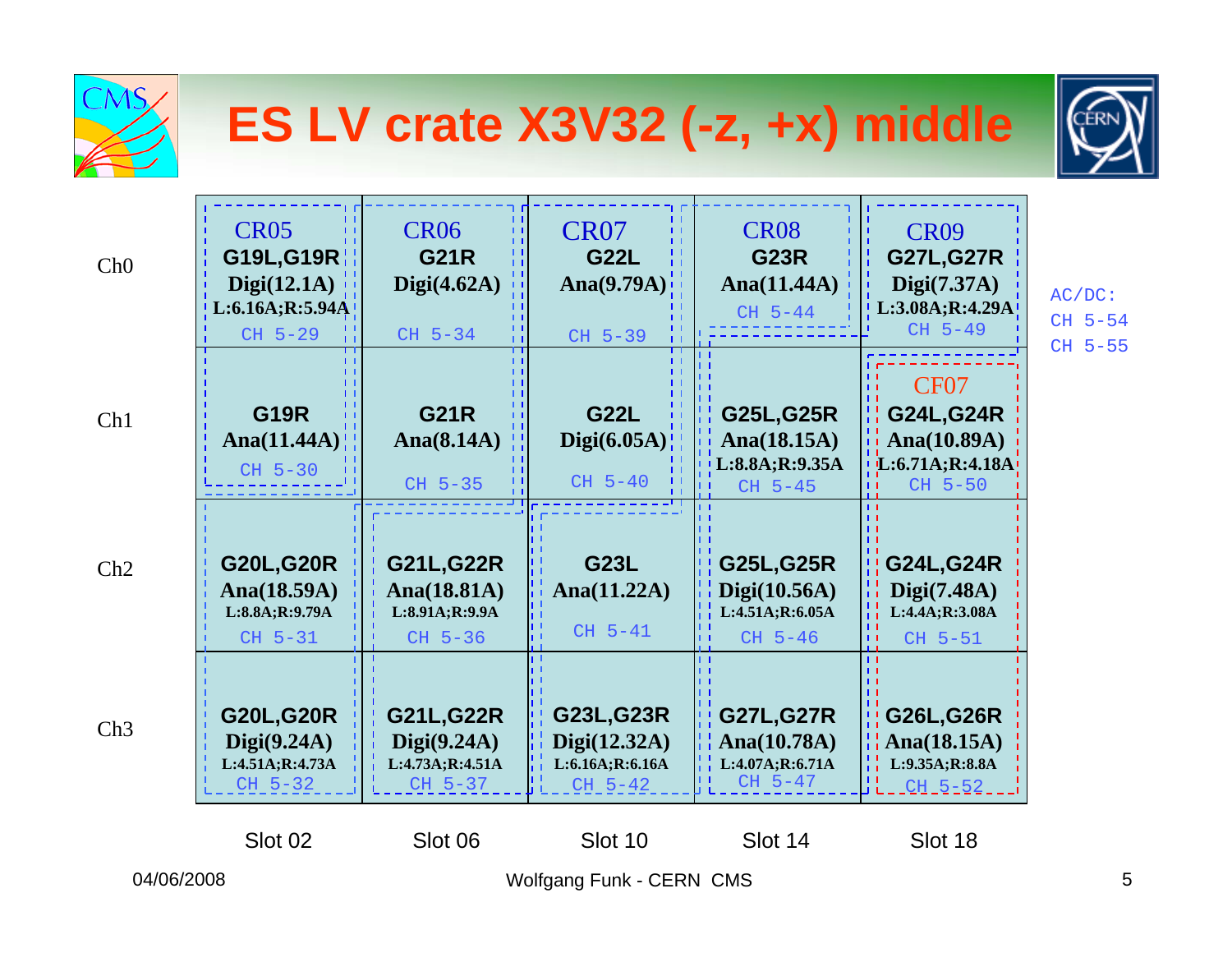|            |                                                                                |                                                       | ES LV crate X3V32 (-z, +x) lower                                                |         |         |                                 |
|------------|--------------------------------------------------------------------------------|-------------------------------------------------------|---------------------------------------------------------------------------------|---------|---------|---------------------------------|
| Ch0        | <b>CF07</b><br><b>G26L,G26R</b><br>Digit(10.56A)<br>L:6.05A;R:4.51A<br>CH 5-57 | <b>CF08</b><br><b>G29R</b><br>Ana $(9.9A)$<br>CH 5-62 | <b>CF09</b><br><b>G30L,G30R</b><br>Ana $(16.94A)$<br>L:8.14A;R:8.8A!<br>CH 5-67 |         |         | $AC/DC$ :<br>CH 5-82<br>CH 5-83 |
| Ch1        | <b>G28L</b><br>Ana $(11.44A)$<br>CH 5-58                                       | <b>G29R</b><br>Digit(6.16A)<br>$CH 5-63$              | <b>G30L,G30R</b><br>Digit(9.13A)<br>L:4.62A;R:4.51A<br>$CH 5 - 68$              |         |         |                                 |
| Ch2        | <b>G28L,G28R</b><br>$\frac{1}{2}$ Digi $(11.99A)$<br>CH 5-59                   | <b>G29L</b><br>Ana $(9.79A)$<br>CH 5-64               |                                                                                 |         |         |                                 |
| Ch3        | <b>G28R</b><br>$\mathsf{Ana}(11.22A)$<br>CH 5-60                               | <b>G29L</b><br>Digit(4.73A)<br>CH 5-65                |                                                                                 |         |         |                                 |
|            | Slot 02                                                                        | Slot 06                                               | Slot 10                                                                         | Slot 14 | Slot 18 |                                 |
| 04/06/2008 |                                                                                | Wolfgang Funk - CERN CMS                              |                                                                                 |         |         | 6                               |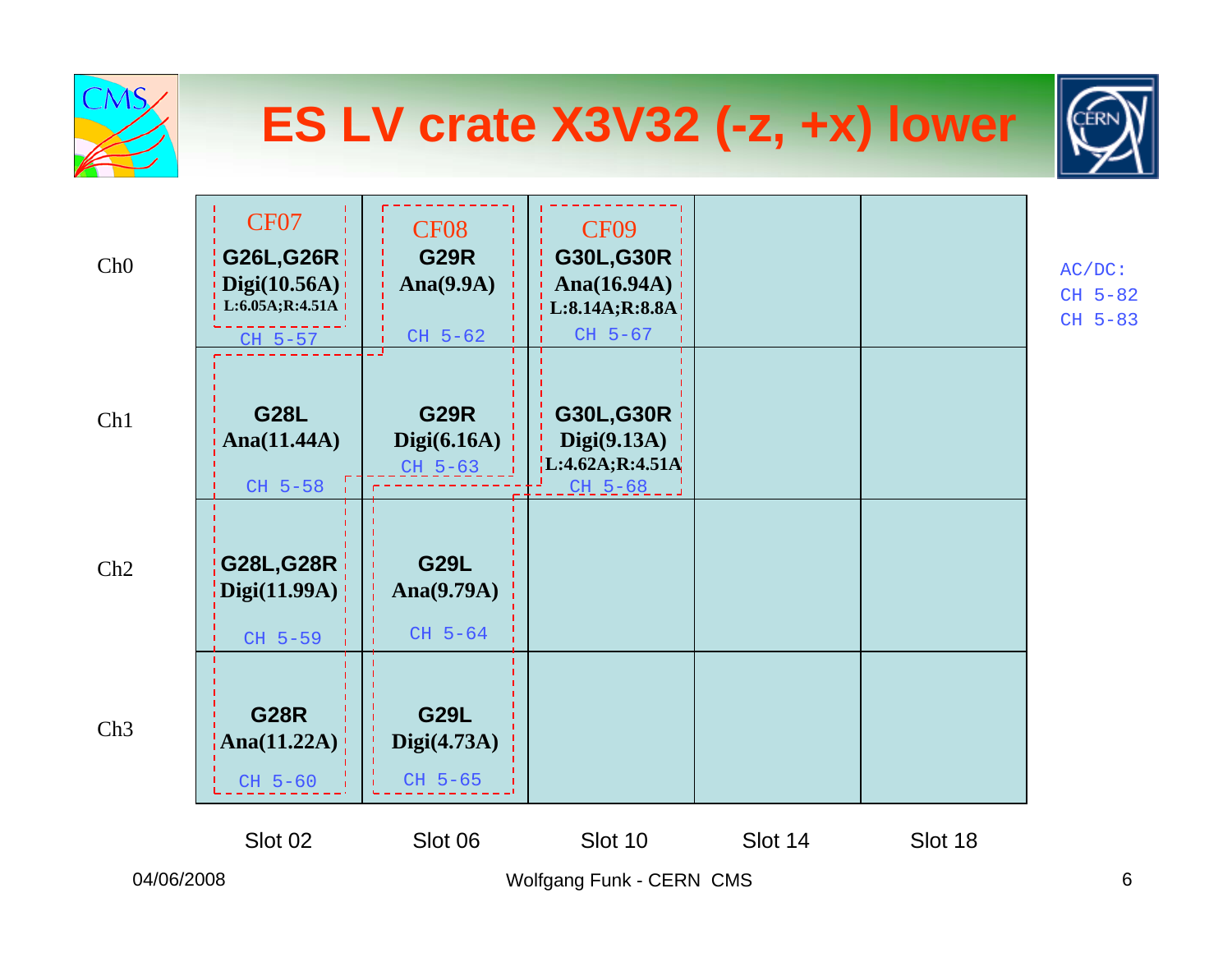| <b>CMS</b> |                                                                                      |                                                                    |                                                                      | ES LV crate X3J32 (+z, +x) upper                                                |                                                                                     |                                       |
|------------|--------------------------------------------------------------------------------------|--------------------------------------------------------------------|----------------------------------------------------------------------|---------------------------------------------------------------------------------|-------------------------------------------------------------------------------------|---------------------------------------|
| Ch0        | <b>CF03</b><br><b>G10L,G10R</b><br>ana $(16.94A)$<br>L:8.14 A; R: 8.8A<br>$CH$ $1-1$ | <b>CF02</b><br><b>G09R</b><br>Digit(6.16A)<br>$CH$ 1-6             | <b>G08R</b><br>Ana $(11.22A)$<br>$CH$ 1-11                           | <b>CF01</b><br><b>G04L, G04R</b><br>Digit(7.48A)<br>L:4.4A;R:3.08A<br>$CH$ 1-16 | <b>CR03</b><br><b>G05L, G05R</b><br>Digit(10.56A)<br>L:4.51A;R:6.05A<br>$CH$ $1-21$ | $AC/DC$ :<br>$CH$ 1-26<br>$CH$ $1-27$ |
| Ch1        | <b>G10L,G10R</b><br>Digit(9.13A)<br>L:4.62A;R:4.51A<br>$CH 1-2$                      | <b>G09R</b><br>Ana $(9.9A)$<br>$CH$ $1-7$                          | <b>G06L,G06R</b><br>Ana $(18.15A)$<br>L:9.35A;R:8.8A<br>$CH$ $1-12$  | <b>G07L, G07R</b><br>Ana $(10.78A)$<br>L:4.07A;R:6.71A<br>$CH$ $1-17$           | <b>CR02</b><br><b>G03L</b><br>Ana $(11.22A)$<br>$CH$ $1-22$                         |                                       |
| Ch2        | <b>G09L</b><br>Ana $(9.79A)$<br>$CH$ 1-3                                             | <b>G08L</b><br>Ana $(11.44A)$<br>$CH$ $1-8$                        | <b>G06L,G06R</b><br>Digit(10.56A)<br>L:6.05A;R:4.51A<br>$CH$ $1-13$  | <b>G07L, G07R</b><br>Digit(7.37A)<br>L:3.08A;R:4.29A<br>$CH$ $1-18$             | G03L, G03R<br>Digit(12.32A)<br>L:6.16A;R:6.16A<br>$CH$ 1-23                         |                                       |
| Ch3        | <b>G09L</b><br>Digit(4.73A)<br>$CH 1-4$                                              | <b>G08L, G08R</b><br>Digi(11.99A)<br>L:5.94A;R:6.05A<br>$CH$ $1-9$ | <b>G04L, G04R</b><br>Ana(10.89A)<br>L:6.71A;R:4.18A<br>$CH - 1 - 14$ | <b>G05L,G05R</b><br>Ana $(18.15A)$<br>L:8.8A;R:9.35A<br>$CH_1-19$               | <b>G03R</b><br>Ana(11.44A)<br>$CH$ $1-24$                                           |                                       |
| 04/06/2008 | Slot 02                                                                              | Slot 06                                                            | Slot 10<br>Wolfgang Funk - CERN CMS                                  | Slot 14                                                                         | Slot 18                                                                             | $\overline{7}$                        |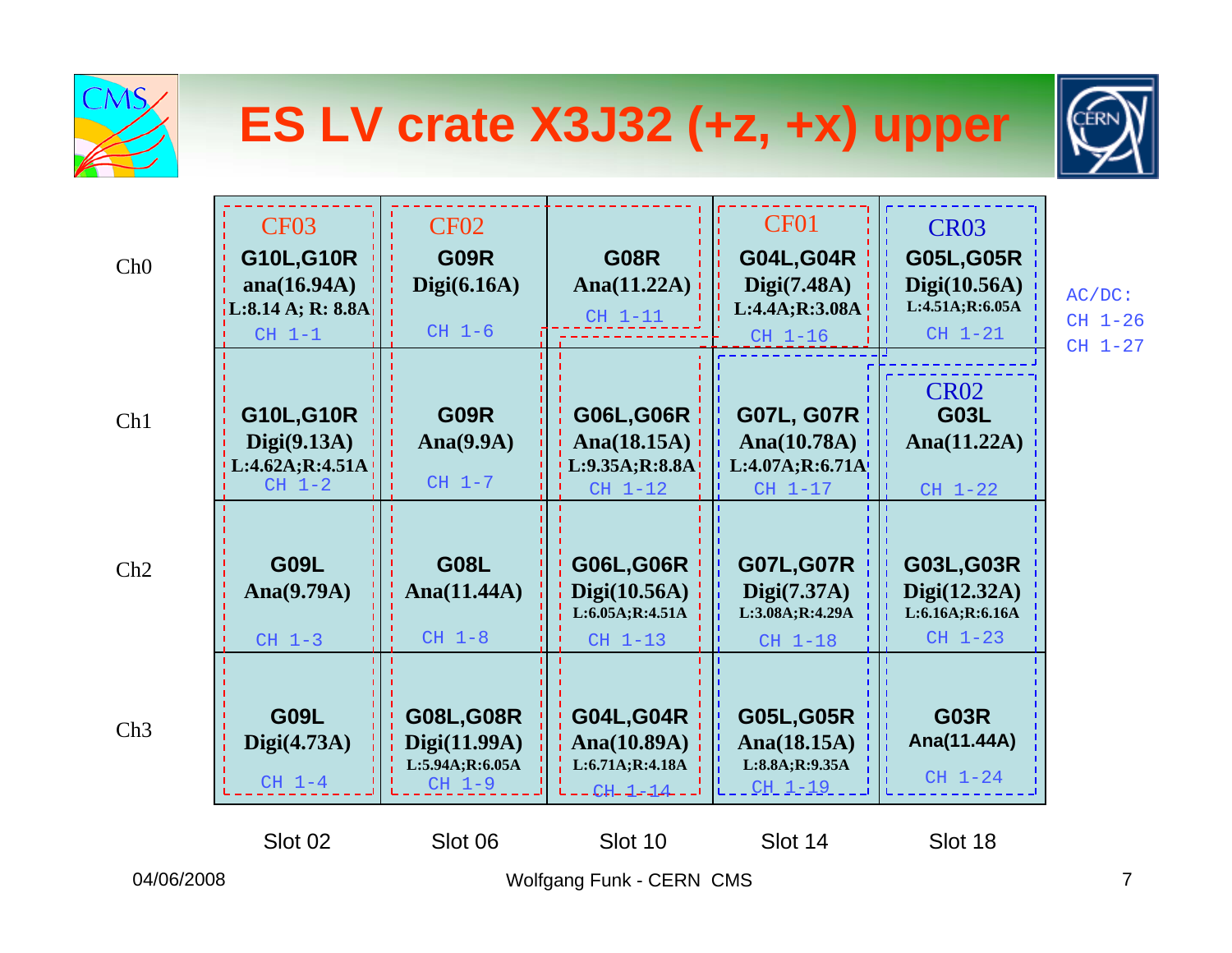

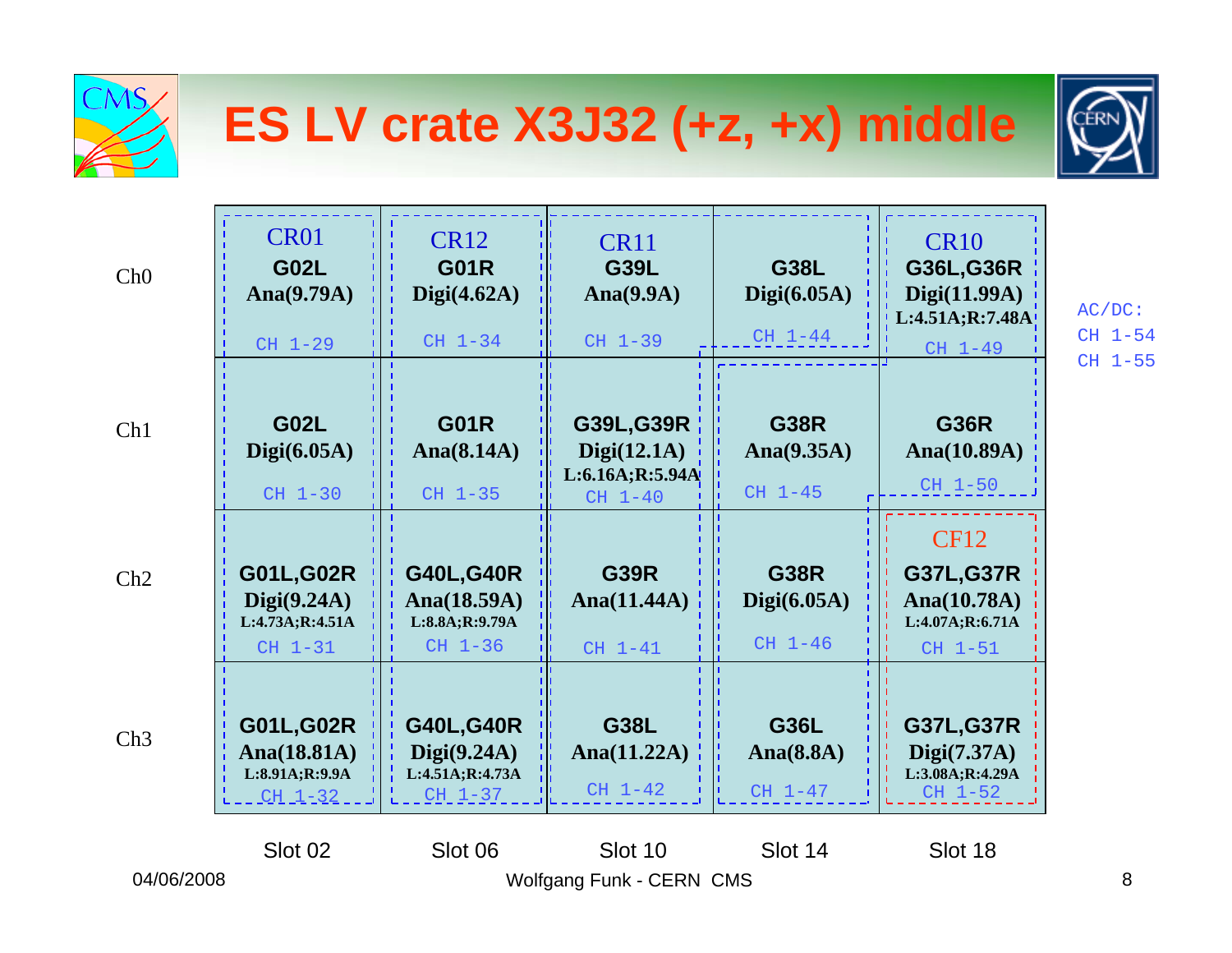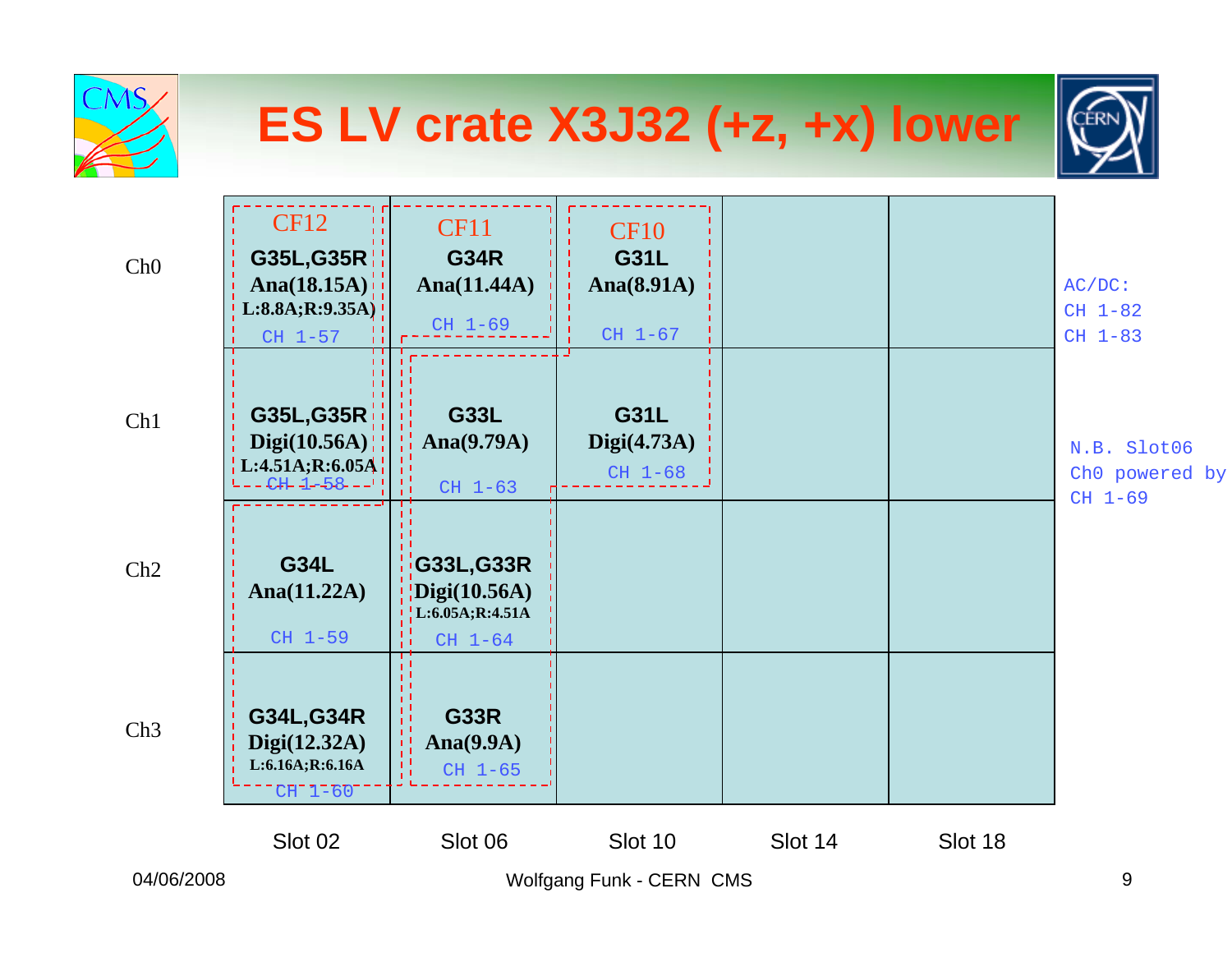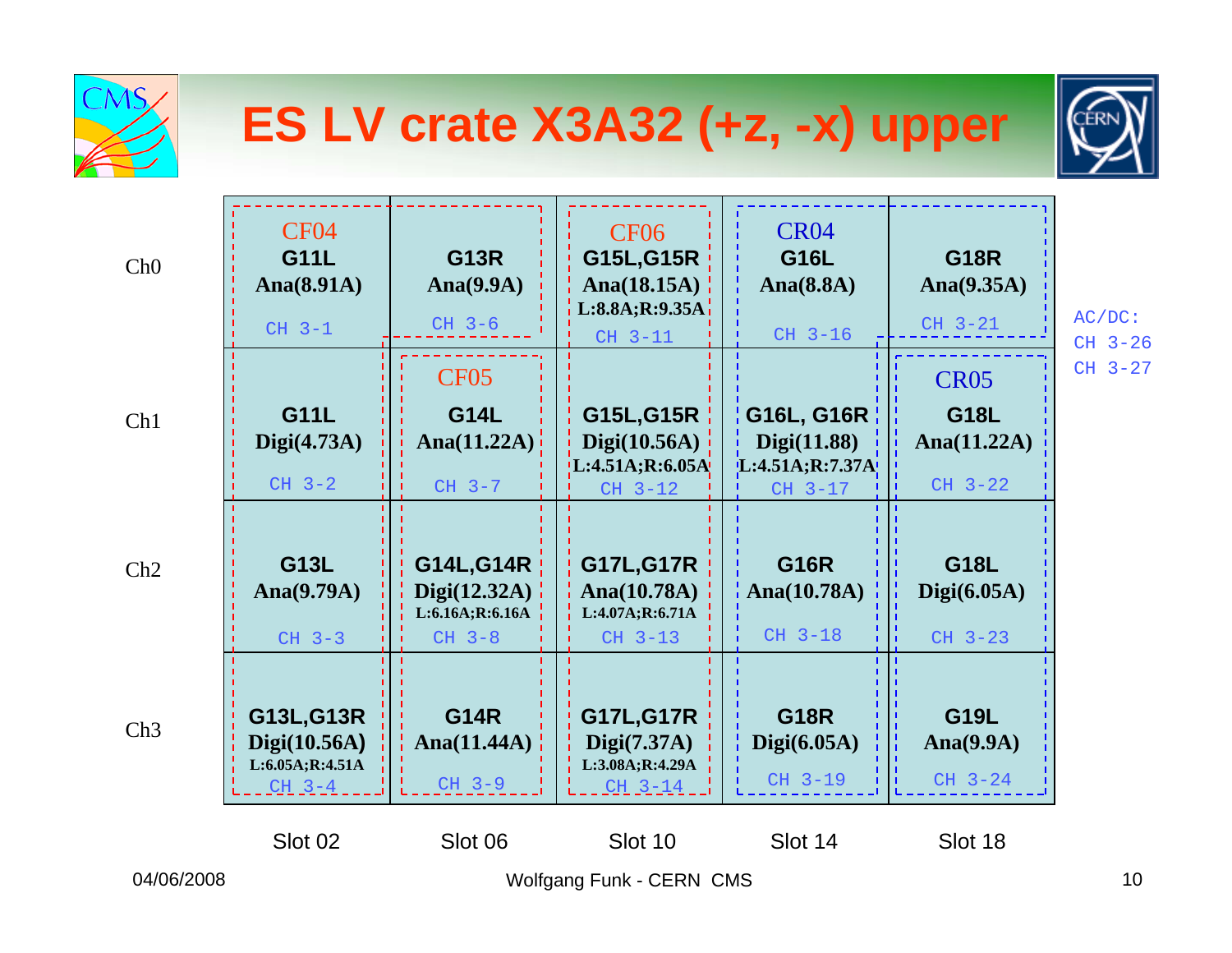| <b>CMS</b>      |                                                                               |                                                                 | ES LV crate X3A32 (+z, -x) middle                                |                                                                    |                                                                                      |                      |
|-----------------|-------------------------------------------------------------------------------|-----------------------------------------------------------------|------------------------------------------------------------------|--------------------------------------------------------------------|--------------------------------------------------------------------------------------|----------------------|
| Ch <sub>0</sub> | CR <sub>05</sub><br>G19L, G19R<br>Digit(12.1A)<br>L:6.16A; R:5.94A<br>CH 3-29 | <b>CR06</b><br><b>G21R</b><br>Digit(4.62A)<br>$CH$ 3-34         | CR <sub>07</sub><br><b>G22L</b><br>Ana $(9.79A)$ !<br>CH 3-39    | CR <sub>08</sub><br><b>G23R</b><br>Ana $(11.44A)$<br>$CH$ 3-44     | <b>CR09</b><br><b>G27L, G27R</b><br>Digit(7.37A)<br>L:3.08A; R:4.29A<br>$CH$ 3-49    | $AC/DC$ :<br>CH 3-54 |
| Ch1             | <b>G19R</b><br>Ana $(11.44A)$<br>$CH$ 3-30                                    | <b>G21R</b><br>Ana $(8.14A)$<br>CH 3-35                         | <b>G22L</b><br>Digit(6.05A)<br>$CH$ 3-40                         | <b>G25L, G25R</b><br>Ana $(18.15A)$<br>L:8.8A;R:9.35A<br>CH 3-45   | CF <sub>07</sub><br><b>G24L, G24R</b><br>Ana(10.89A)<br>[L:6.71A;R:4.18A]<br>CH 3-50 | CH 3-55              |
| Ch2             | <b>G20L, G20R</b><br>Ana $(18.59A)$<br>L:8.8A;R:9.79A<br>$CH$ 3-31            | <b>G21L, G22R</b><br>Ana(18.81A)<br>L:8.91A;R:9.9A<br>CH 3-36   | <b>G23L</b><br>Ana $(11.22A)$<br>$CH$ 3-41                       | <b>G25L, G25R</b><br>Digit(10.56A)<br>L:4.51A;R:6.05A<br>$CH$ 3-46 | <b>G24L, G24R</b><br>Digi(7.48A)<br>L:4.4A;R:3.08A<br>CH 3-51                        |                      |
| Ch3             | <b>G20L, G20R</b><br>Digit(9.24A)<br>L:4.51A;R:4.73A<br>CH 3-32               | <b>G21L, G22R</b><br>Digit(9.24A)<br>L:4.73A;R:4.51A<br>CH 3-37 | <b>G23L, G23R</b><br>Digit(12.32A)<br>L:6.16A;R:6.16A<br>CH 3-42 | <b>G27L, G27R</b><br>Ana(10.78A)<br>L:4.07A;R:6.71A<br>CH 3-47     | <b>G26L,G26R</b><br>Ana $(18.15A)$<br>L:9.35A;R:8.8A<br>$CH_3-52$                    |                      |
| 04/06/2008      | Slot 02                                                                       | Slot 06                                                         | Slot 10<br>Wolfgang Funk - CERN CMS                              | Slot 14                                                            | Slot 18                                                                              | 11                   |